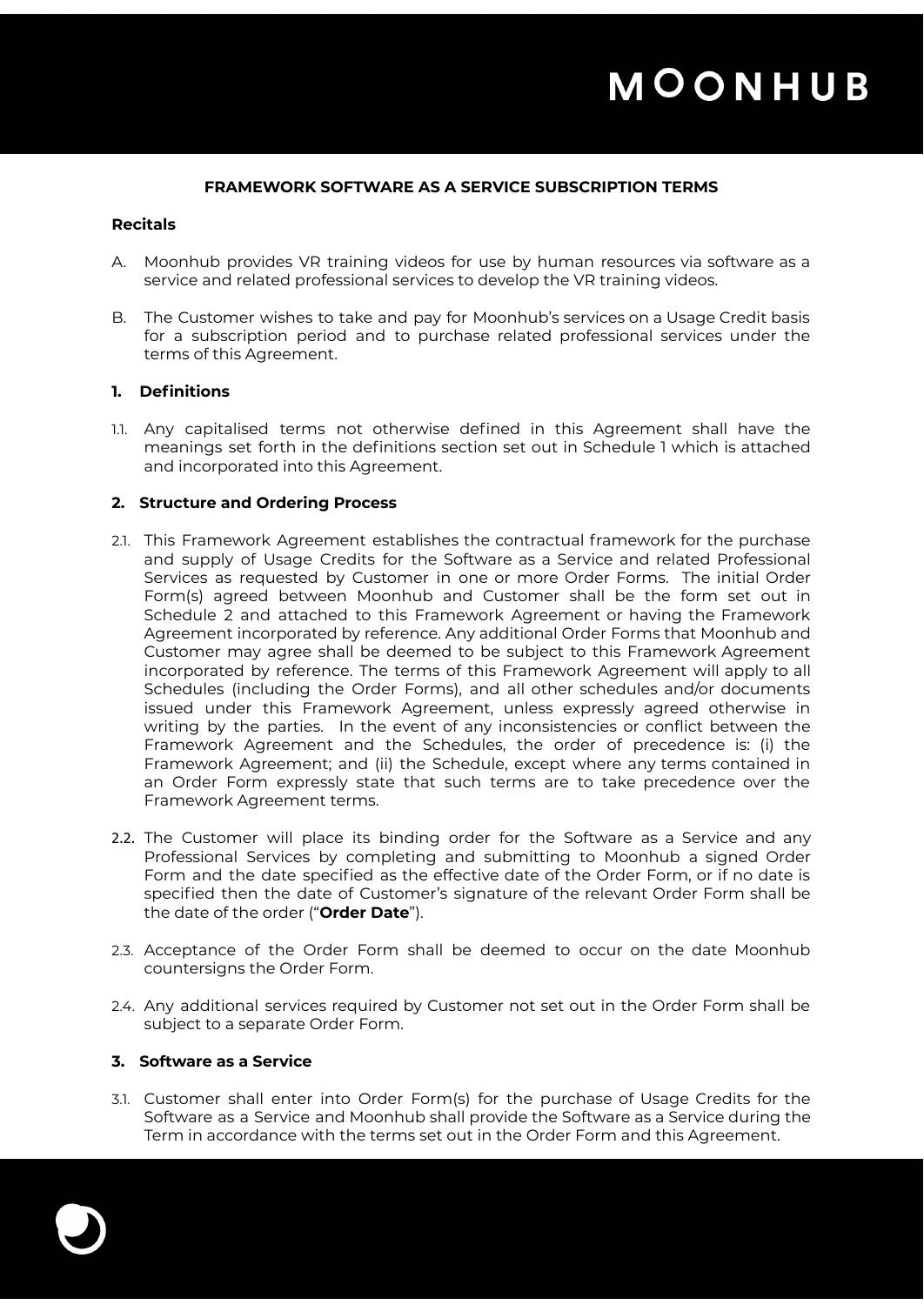- 3.2. Subject to payment of the applicable Usage Credit Fees, the restrictions set out in this clause 3 and the terms and conditions of this Agreement, the applicable Order Form and the EULA, Moonhub hereby grants to the Customer a non-exclusive, non-transferable right to use the Software as a Service and the Documentation in accordance with the Scope during the Term and solely for Customer's internal business operations.
- 3.3. In relation to the Authorised Users, Customer undertakes that (i) only Authorised Users located in the Territory will be given access to the Software as a Service; and (ii) the maximum number of Authorised Users that it grants access to and use of the Software as a Service and Documentation at any one time shall not exceed the number of Authorised Users set out under the Scope (if any).
- 3.4. Customer shall permit Moonhub to audit Customer's Use of the Software as a Service in order to establish that the use of the Software as a Service by Customer is in accordance with the Scope, including without limitation, within the permitted number of Authorised Users. Without prejudice to Moonhub's other rights, if any such audits reveal that the Software as a Service are being used by any individual who is not an Authorised User, Customer shall promptly disable such access.
- 3.5. Except as may be allowed by any applicable law which is incapable of exclusion by agreement between the parties, Customer shall not and shall procure that its Authorised Users shall not:
	- 3.5.1. make alterations to, or modifications of, the whole or any part of the Software as a Service or Software, or permit the Software as a Service or Software or any part of it to be combined with, or become incorporated in, any other programs;
	- 3.5.2. disassemble, decompile, reverse-engineer or create derivative works based on the whole or any part of the Software as a Service or Software or attempt to do any such thing;
	- 3.5.3. provide, commercially exploit or otherwise make available the Software as a Service, in any form to any person;
	- 3.5.4. access all or any part of the Software as a Service and Documentation in order to build a product or service which competes with the Software as a Service and/or the Documentation;
	- 3.5.5. use the Software as a Service and/or Documentation to provide services to third parties; or
	- 3.5.6. access or use the Software as a Service for any illegal activities.
- 3.6. To the extent the parties agree in the relevant Order Form that the licences to access and use the Software as a Service purchased by Customer extend to Customer's Associated Companies, this Agreement is entered into by Customer for and on behalf of itself and such Associated Companies as identified in the Order Form. Any such Associated Company of Customer shall be entitled to perform any of the obligations and exercise any of the rights of Customer under this Agreement, but only Customer shall be entitled to enforce the rights granted to Customer under this Agreement, for and on behalf of such Associated Companies. Any act or omission of any such Associated Company shall for the purpose of this Agreement be deemed to be an act or omission of Customer. Any loss, damage, liability, costs and expenses incurred by any such Associated Company in connection with this Agreement, shall be deemed to be incurred by the Customer.
- **4. Professional Services**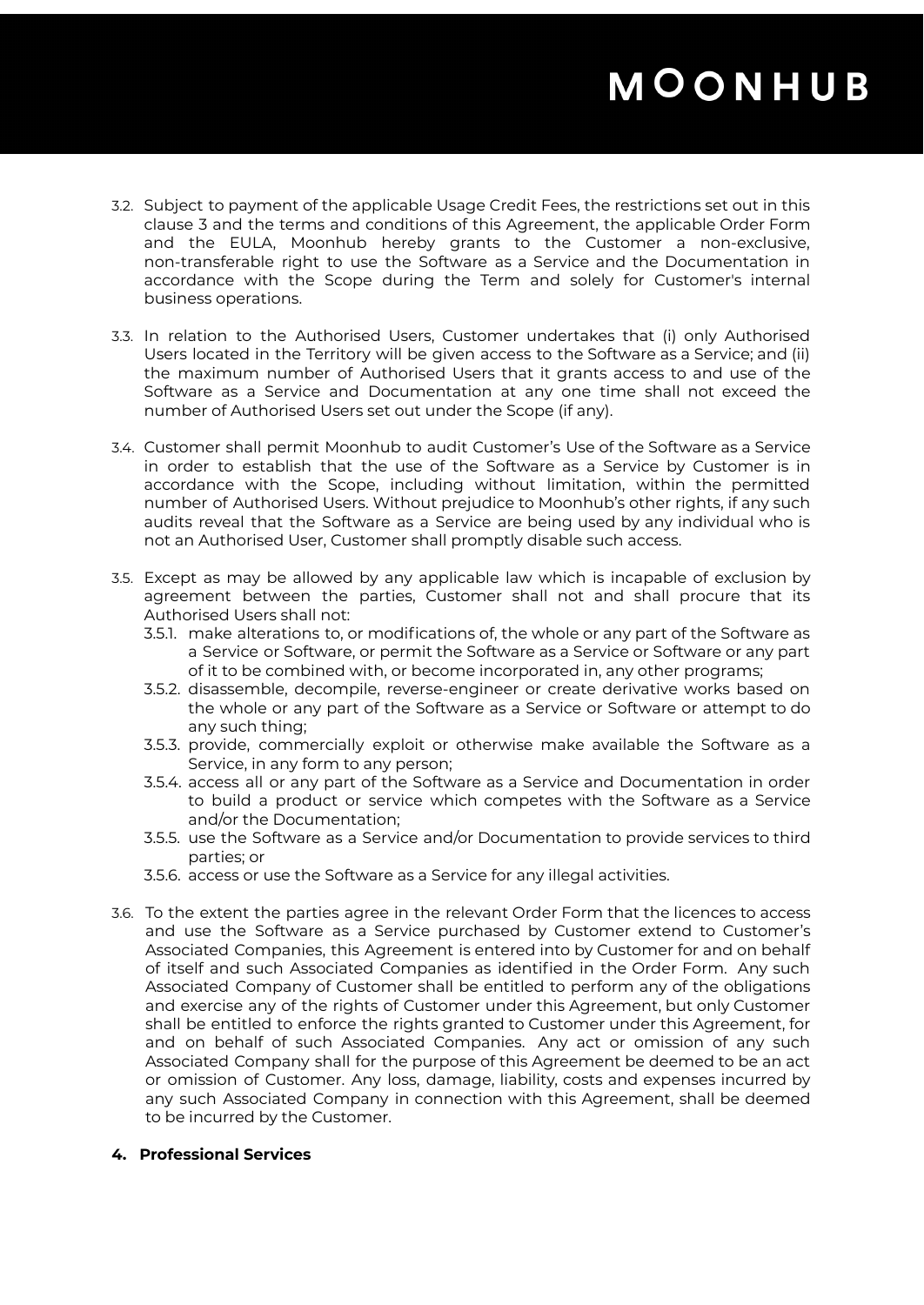- 4.1. Professional Services, if any, will be performed with due skill, care and ability in accordance with industry practice using appropriately trained personnel. Moonhub may subcontract the Professional Services in accordance with clause 15.6.
- 4.2. In the event of any deficiency in the Professional Services, Customer will give Moonhub a reasonable time period to correct the deficiency before exercising any of its other rights or remedies.
- 4.3. Moonhub shall:
	- 4.3.1. ensure that the Moonhub Manager has authority to bind Moonhub on all matters relating to the Professional Services (including agreeing to Changes);
	- 4.3.2.use its reasonable endeavours to meet any timeframes for delivery of the Professional Services set out in the Order Form.
- 4.4. The performance of the Professional Services is contingent on Customer:
	- 4.4.1. meeting any Dependencies;
	- 4.4.2. promptly responding to questions, making decisions and providing information and approvals as necessary for Moonhub to be able to provide the Professional Services;
	- 4.4.3. ensuring that appropriate representatives are reasonably available as required for consultation and guidance with respect to the supply of the Professional Services including, without limitation, making relevant personnel available to discuss and test any Deliverables; and
	- 4.4.4. allowing Moonhub such access to its facilities, equipment and data as is reasonably required to provide the Professional Services.
- 4.5. Customer shall ensure that:
	- 4.5.1. the Customer Manager has authority to bind the Customer on all matters relating to the Professional Services (including agreeing to Changes);
	- 4.5.2.any Customer Materials (including multimedia) provided for the purpose of the Professional Services are either Customer's property or are legally licensed to it and Customer warrants that the performance of the Professional Services will not put Customer in breach of any obligation it owes to any third party, including without limitation breaching any intellectual property rights of any third party.
- 4.6. If any Assumptions prove to be materially incorrect or Customer fails to comply with any of its obligations under this Agreement or the Order Form (including without limitation meeting any Dependencies) upon which the performance of the Professional Services is premised, Moonhub reserves the right to make a reasonable adjustment to the Professional Services Fees and/or delivery dates for any affected Professional Services.
- 4.7. Where applicable, the acceptance process for Deliverables shall be set out in the Order Form. Any acceptance tests and criteria shall be objective and based on agreed scenarios and agreed results with a view to demonstrating that the Deliverables materially conform to their specifications. Notwithstanding any acceptance process set out in the Order Form, Deliverables shall be deemed accepted by Customer upon the earlier to occur of:
	- 4.7.1. Customer providing written notice of acceptance;
	- 4.7.2.Customer's use of the Deliverable in a live or operational environment or manner otherwise consistent with acceptance of such Deliverables; or
	- 4.7.3.where Customer has objected to Deliverables during content production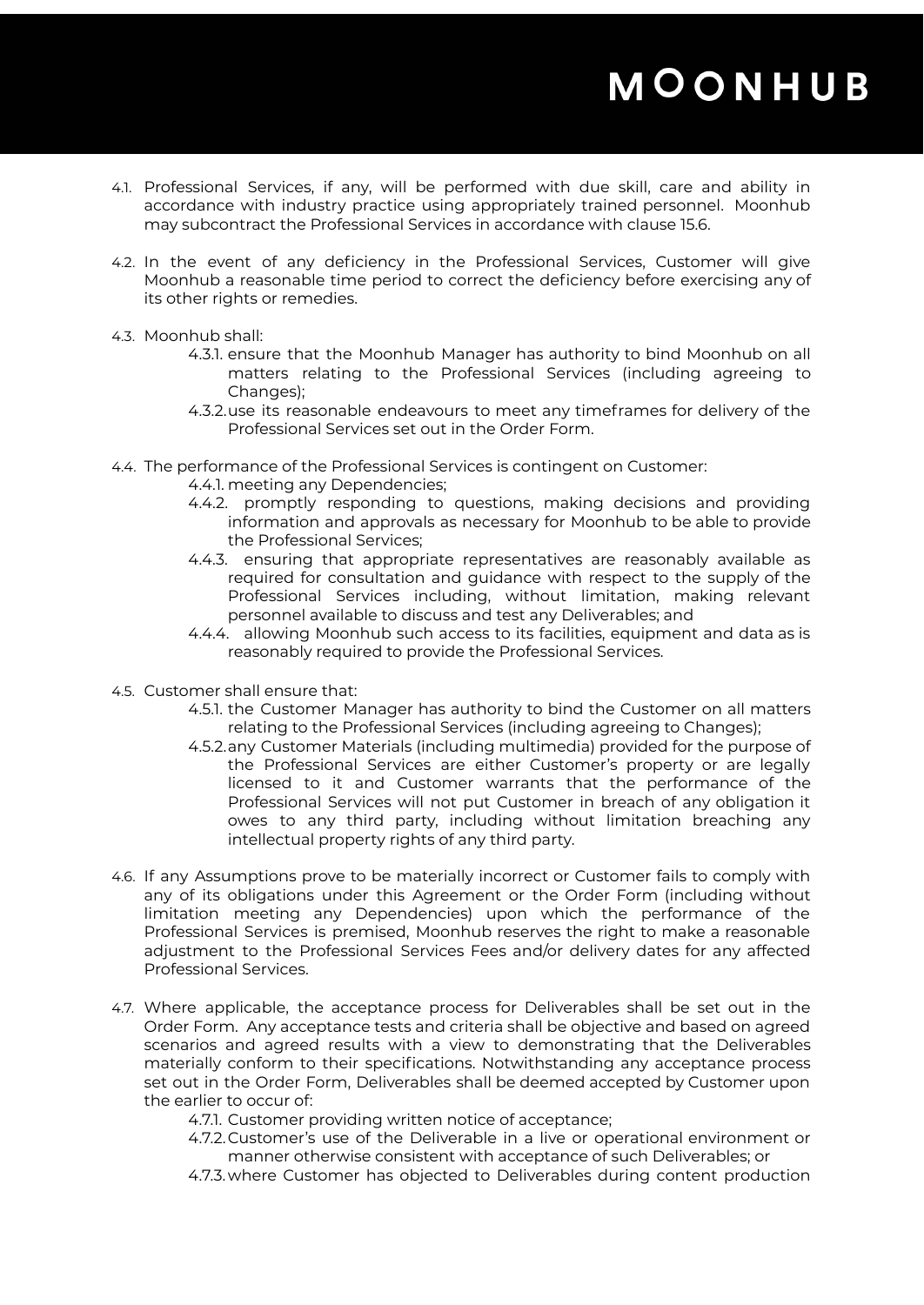after a maximum of two (2) reasonable changes requested;

- 4.7.4.where no objection (which shall be in writing and accompanied by supporting reasons) is made in respect of such Deliverable within seven (7) days of delivery to the Customer.
- 4.8. Customer will act in good faith in carrying out any acceptance tests without undue delay and so as to permit Moonhub to meet any dates that may be impacted by a delay in such testing.
- 4.9. Unless stated otherwise in the Order Form, Moonhub will charge for Professional Services on a time and materials basis at its then current rates, such rates being calculated on the basis of an eight-hour day on a Business Day. For Professional Services provided outside those times, Moonhub's then current overtime rates will apply.
- 4.10. Any reasonable expenses incurred by Moonhub in connection with the Professional Services will be invoiced and payable in addition to the Professional Services Fees.
- 4.11. Either party may propose a Change, but no proposed Change shall come into effect until it has been documented in writing and agreed by the parties in accordance with clause 4.13.
- 4.12. If Moonhub requests a Change in order to comply with any applicable legal requirements the Customer shall not unreasonably withhold or delay consent to it.
- 4.13. If the parties agree to a Change, the Customer Manager and Moonhub Manager shall confirm their agreement to it in writing (which shall include confirmation via email) and such Change shall amend this Agreement.

### **5. Service Levels and Support Services**

- 5.1. Moonhub will use commercially reasonable endeavours to provide the Software as a Service in accordance with the Service Levels set out in Schedule 3 to this Agreement.
- 5.2. Subject to Customer paying the Usage Credit Fees and having unexpired Usage Credits, Moonhub will provide Customer with Support Services for the Term.

#### **6. Charges and Payment Terms**

- 6.1. Customer shall pay to Moonhub the Fees in accordance with this clause 6 and the Order Form. If no fees are stated in the Order Form, then the fees stated in the Price List current as at the Order Date shall be payable.
- 6.2. Unless stated otherwise in the Order Form, the Professional Services Fees shall be invoiced by Moonhub in advance. Moonhub will invoice Customer all other Fees in accordance with the Order Form.
- 6.3. Moonhub may increase the Fees on giving not less than thirty (30) days' prior written notice to Customer of the increase and this Agreement shall be deemed amended accordingly
- 6.4. All invoices shall be paid in the currency specified in the Order Form in full and without deduction. Unless otherwise agreed in the Order Form, invoices shall be paid within thirty (30) days of the date of the invoice. If Customer's internal processes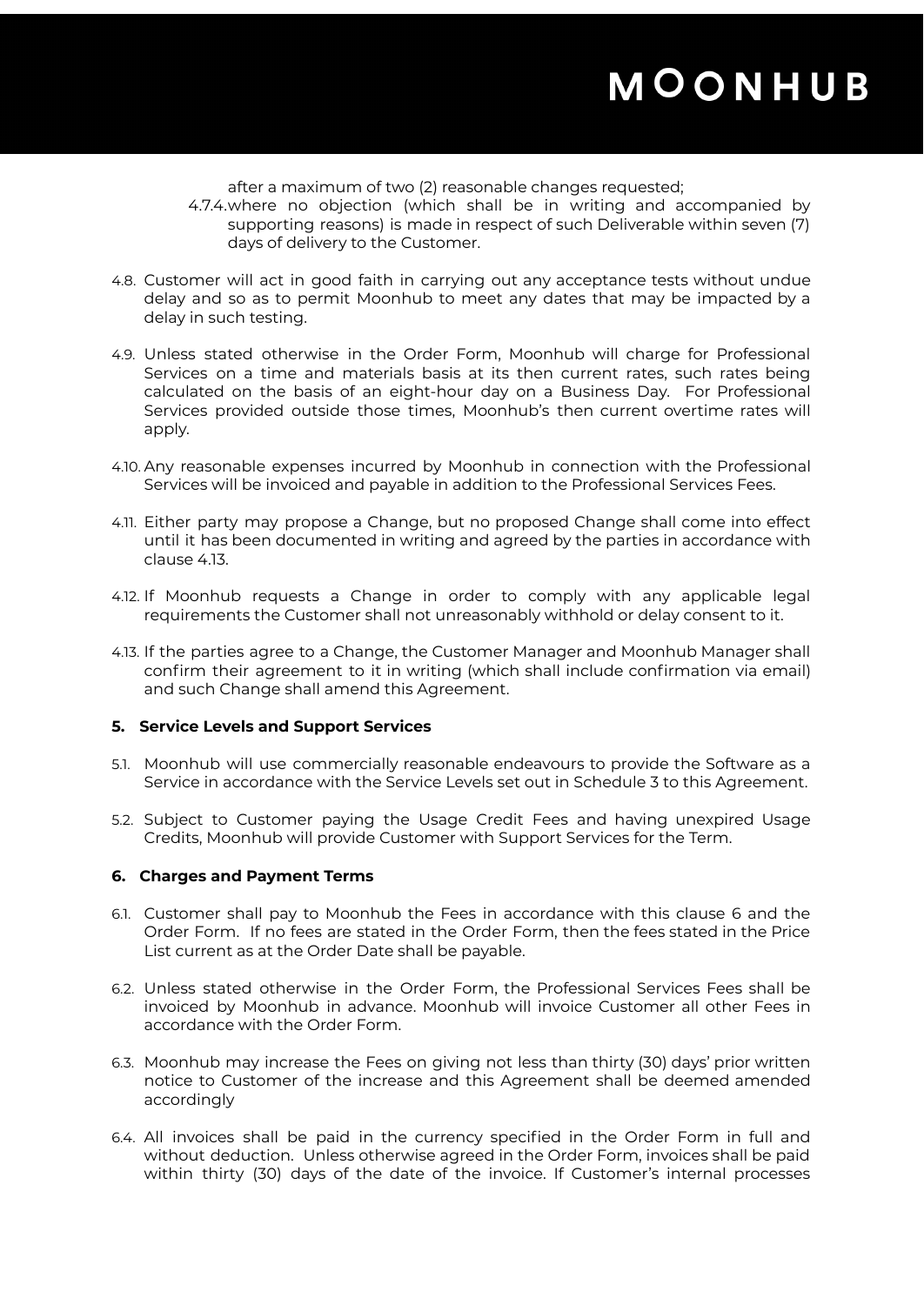require a purchase order or purchase order number to be submitted with an invoice, Customer shall provide to Moonhub such purchase order and/or purchase order number with the signed Order Form. Payment of invoices shall not be delayed or withheld by Customer due to Customer's internal ordering processes or formalities, including the requirement and/or failure to provide a purchase order number.

- 6.5. The Usage Credit Fees and any other fees payable under this Agreement and the prices stated in the Price Lists, are in each case exclusive of any applicable VAT which shall be paid in addition at the relevant statutory rate.
- 6.6. Without prejudice to any other rights it may have, Moonhub shall be entitled to charge Customer interest at the rate of 4% per annum above the base lending rate of the Bank of England from time to time on any overdue sums from the due date until the date of receipt of payment by Moonhub (inclusive).

### **7. Evaluation**

- 7.1. Where Moonhub has agreed to Customer using the Software as a Service for an Evaluation, subject to Customer paying the Evaluation Usage Credit Fees (if applicable), Moonhub grants the Customer a non-exclusive, non-transferable right to use the Software as a Service in the Territory for the Evaluation during the Evaluation Period on the terms and conditions set out in this Framework Agreement and any additional terms set out in the relevant Order Form.
- 7.2. Unless stated otherwise in the Order Form, Evaluation Usage Credit Fees are payable in advance.
- 7.3. Moonhub shall have no liability of any kind in any circumstances whatever including without limitation negligence (except for death and personal injury caused by its negligence) to Customer in respect of the Evaluation of the Software as a Service and Moonhub gives no warranty of any kind respecting the Software as a Service in relation to the Evaluation. All statutory and implied warranties, terms and conditions are excluded in relation to the Evaluation of the Software as a Service to the full extent permitted by law.
- 7.4. Subject to clauses 14.2 to 14.10, the aggregate liability of Moonhub for or in respect of any loss or damage suffered by Customer (whether due to breach of contract, tort (including negligence) or otherwise) under or in connection with any Evaluation shall not exceed the greater of £1000 or the Evaluation Usage Credit Fees paid by Customer for such Evaluation.
- 7.5. Either Party may terminate the Evaluation at any time on giving written notice to the other, in which event Customer's access to the Software as a Service shall automatically terminate.

### **8. Customer Obligations**

- 8.1. Customer shall:
	- 8.1.1. provide all necessary co-operation and information as may be reasonably required by Moonhub in order to provide the Software as a Service and Professional Services;
	- 8.1.2. and shall procure that its Authorised Users shall: (i) use the Software as a Service, Deliverables and Documentation in accordance with the terms and conditions of this Agreement; (ii) comply with all applicable laws and regulations with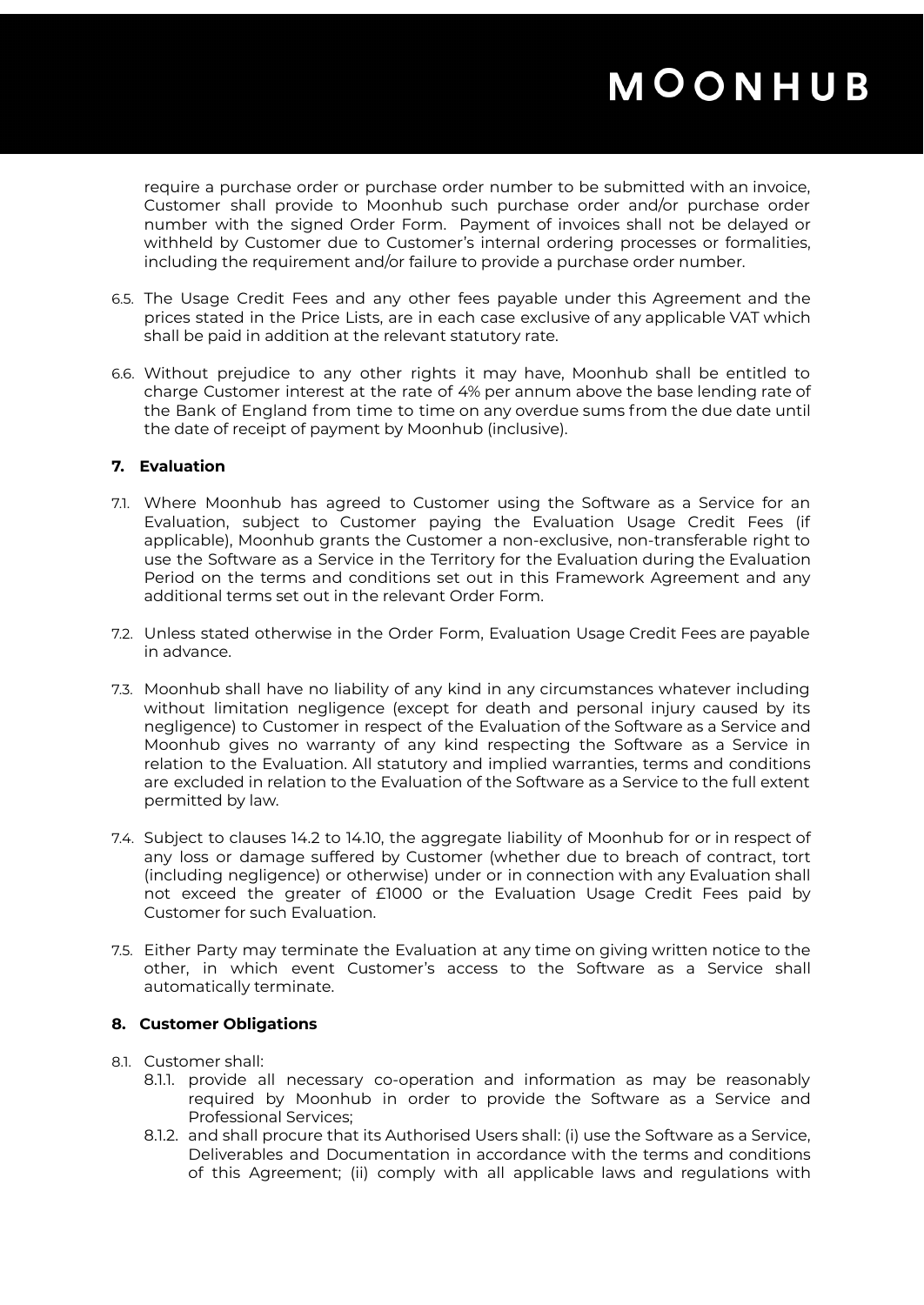respect to its activities under this Agreement and its use of the Software as a Service, Deliverables and Documentation; (iii) only use the Software as a Service for lawful purposes; and (iv) conduct Customer's business with the highest of ethical standards and fairness. Customer shall be liable for any breach of this Agreement by its Authorised Users;

- 8.1.3. use all reasonable efforts to prevent any unauthorised access to, or use of, the Software as a Service and/or the Documentation and, in the event of any such unauthorised access or use, promptly notify Moonhub;
- 8.1.4. be solely responsible for the accuracy, completeness, design, appropriateness, creation, maintenance, and updating thereof of all Customer Materials. Moonhub shall not be liable for any errors or inaccuracies in any Customer Materials or any changes or modifications to any Customer Materials by Moonhub upon Customer's instructions;
- 8.1.5. be responsible for complying with all applicable laws in relation to obtaining all necessary licenses and consents required to use Customer Materials, if any, and including without limitation those from the owners or licensees of any third party information) and as part of the Software as a Service and Customer warrants and represents that such licenses and consents have been obtained; and
- 8.1.6. ensure that its hardware, software and equipment used in relation to the Software as a Service complies with any minimum specification requirements set out in the Documentation or otherwise advised by Moonhub in writing from time to time.
- 8.2. Customer shall not and shall procure that its Authorised Users shall not during the course of its use of the Software as a Service, upload, input, access, store, distribute or transmit any Viruses, nor any material, including without limitation Customer Data, that:
	- 8.2.1. is Inappropriate Content;
	- 8.2.2. is unlawful (including breach of Intellectual Property Rights of any other party), harmful, threatening, defamatory, obscene, infringing, harassing or racially or ethnically offensive;
	- 8.2.3. facilitates illegal activity; or is otherwise illegal or causes damage or injury to any person or property; and

Moonhub reserves the right, without liability or prejudice to its other rights to Customer, to (i) disable Customer's access to any such material that breach the provisions of this clause; to (ii) remove any such content where, in Moonhub's sole and reasonable discretion, Moonhub suspects such content to be Inappropriate Content; and/or (iii) to terminate the Agreement for material breach in accordance with clause 12.5.1.

8.3. Customer agrees to defend, indemnify and hold harmless Moonhub and its Associated Companies from and against any and all claims, losses, damages, expenses and costs, including without limitation reasonable court costs and legal fees, arising out of or in connection with: (i) Customer's use of the Software as a Service in violation of this Agreement; and/or (ii) Customer Data.

### **9. Intellectual Property Rights**

9.1. Subject to clause 9.2, all Intellectual Property Rights in the Moonhub Materials, Software, Documentation, Software as a Service, Deliverables (excluding the Customer Materials) and any materials developed under this Agreement and any Order Forms will remain vested in Moonhub (or its licensors). Except for Customer's right to use Moonhub Materials, Software, Documentation or Deliverables as expressly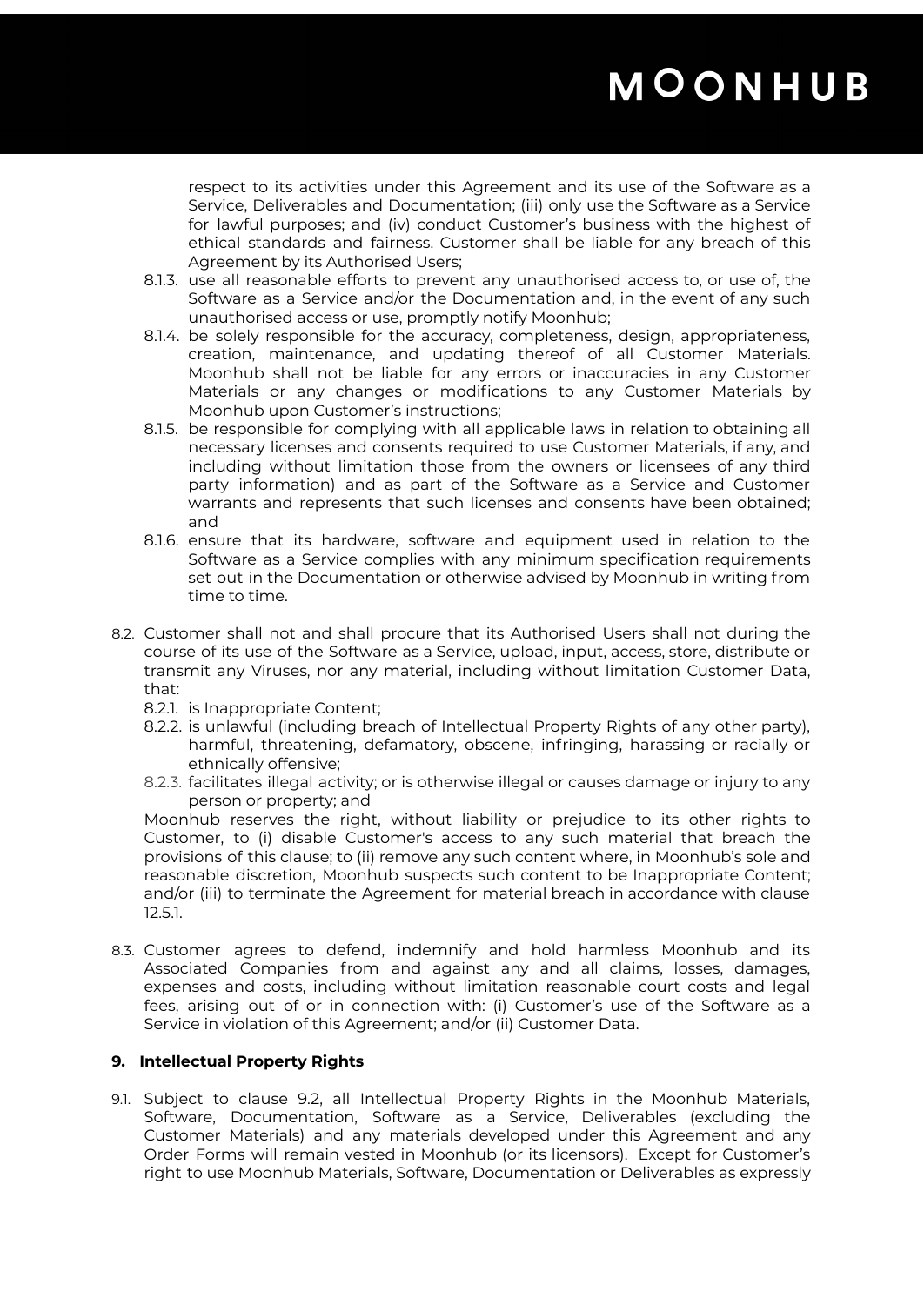granted under this Agreement and any Order Form, Customer will not acquire in any way any title, rights of ownership or Intellectual Property Rights of whatever nature in any Moonhub Materials, Software, Documentation, Software as a Service or Deliverables.

- 9.2. All Intellectual Property Rights in the Customer Materials will remain vested in Customer (and its licensors). Customer grants to Moonhub a fully paid-up, worldwide, non-exclusive, royalty-free, perpetual, transferable, sublicensable licence to use, copy and modify the Customer Materials for the purpose of providing the Software as a Service and Professional Services to Customer, including, without limitation the right for Moonhub to use, host, transmit, display and create derivative works of the Customer Materials and Customer Data (i) in connection with the provision of the Software as a Service and Deliverables to Customer; (ii) for the purposes of improving and/or developing the Software as a Service; and to transfer Deliverables and Customer Data to any third parties used by Moonhub in connection with the provision of the Software as a Service.
- 9.3. Customer acknowledges and agrees that, subject to Moonhub's obligations under clause 13, Moonhub may monitor and collect data regarding Customer's and Authorised Users' use of the Software as a Service and may use any such data for the purposes of providing its services to its customers (including improving and/or developing the services) provided that any such data shall be anonymised. This right shall survive any termination of this Agreement or any Order Form.
- 9.4. Subject to the next sentence, Moonhub grants to Customer a fully-paid up, worldwide, non-exclusive, non-transferable, royalty-free licence during the term of this Agreement, to host, copy and modify the Deliverables (excluding the Customer Materials) for the purpose of receiving and using the Software as a Service, Professional Services and the Deliverables in its business. Software modifications, configurations or enhancements are subject to the applicable licensing terms for the Software under this Agreement. Customer shall not sub-license, assign or otherwise transfer the rights granted in this clause 9.4.
- 9.5. Moonhub grants no rights and makes no warranties regarding the use of names, people, trademarks, trade dress, patented or copyrighted designs or works of art or architecture or other forms of intellectual property represented in any Deliverables. While Moonhub have made reasonable efforts to ensure that clearances are obtained (including model or property releases) with respect to Deliverables, Moonhub shall not be liable for damages resulting from the use of any Deliverables without such releases, but shall support Customer in obtaining copies of such clearances upon request.
- 9.6. Customer undertakes at its own expense to defend Moonhub or, at its option, settle any claim or action brought against Moonhub alleging that receipt or authorised use of the Customer Materials (or any part thereof) in the performance of this Agreement by Moonhub infringes the Intellectual Property Rights of a third party ("**Customer Infringement Claim**") and shall be responsible for any damages awarded against Moonhub or agreed upon in settlement by Customer as a result of or in connection with any such Customer Infringement Claim.
- 9.7. Nothing in this Agreement or any Order Form shall be construed so as to prevent Moonhub from using techniques, ideas and other know-how gained during the performance of this Agreement in the furtherance of its own business to the extent that such use does not result in a disclosure of Confidential Information in breach of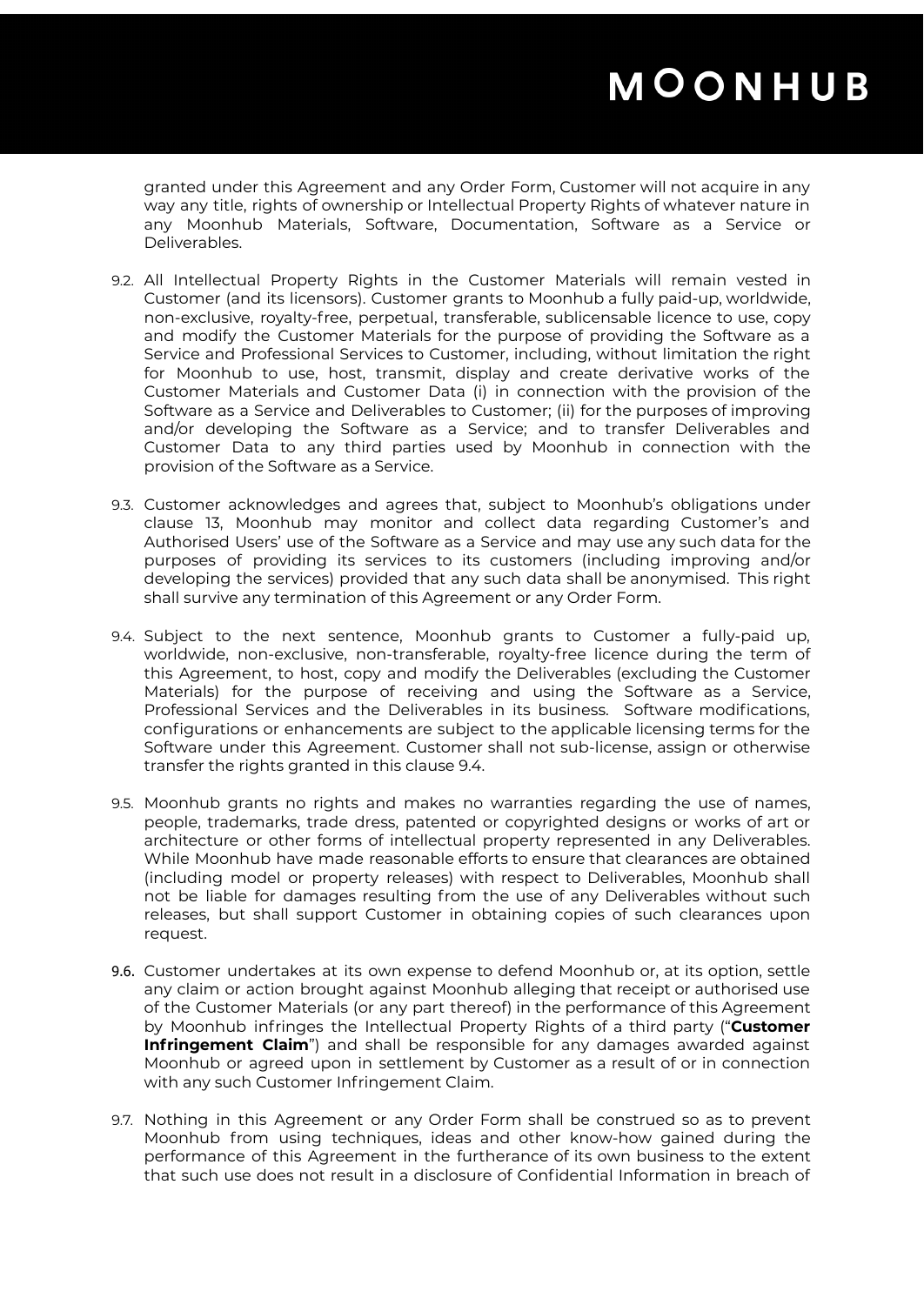this Agreement.

#### **10. Customer Data**

- 10.1. Customer shall have sole responsibility and liability for (i) the legality, appropriateness, and integrity of the Customer Data; and (ii) the completeness, reliability, accuracy and quality of the Customer Data.
- 10.2. Moonhub shall follow its archiving procedures for Customer Data in accordance with reasonable industry standards. In the event of any loss or damage to Customer Data, Customer's sole and exclusive remedy shall be for Moonhub to use commercially reasonable efforts to restore the lost or damaged Customer Data from the latest back-up of such Customer Data maintained by Moonhub or its third party suppliers in accordance with the applicable archiving procedure. Moonhub shall not be responsible for any loss, destruction, alteration or disclosure of Customer Data caused by any third party, (except those third parties sub-contracted by Moonhub to perform services related to Customer Data maintenance and back-up).
- 10.3. Customer acknowledges that Moonhub is not obliged to edit Customer Data (including third party information). However, Moonhub reserves the right to remove any Customer Data (or third party information) which Moonhub reasonably believes breaches any laws or regulations or any third party's rights or this Agreement and/or is deemed Inappropriate Content. Moonhub will notify Customer if it removes any Customer Data (or third party information) in accordance with this clause. To the extent permitted by law, Moonhub disclaims all liability of any kind in respect of third party products, services, information and any other material or services which can be accessed using the Software as a Service. Moonhub expressly disclaims all liability for any fraud committed in connection with the Software as a Service (other than by Moonhub). Moonhub may also delete Customer Data in the event the Customer has not paid for any Usage Credits for over two (2) years.

### **11. Software as a Service Warranty**

- 11.1. Moonhub warrants that the Software as a Service will be performed substantially in accordance with the Documentation and with reasonable skill and care for the Term.
- 11.2. The warranty provided in clause 11.1 shall not apply to the extent of any non-conformance which is caused by:
	- 11.2.1. Customer's use of the Software as a Service contrary to Moonhub's instructions, the Documentation or otherwise in breach of this Agreement; or
	- 11.2.2. modification or alteration of the Software as a Service by any party other than Moonhub or Moonhub's duly authorised contractors or agents.
- 11.3. If the Software as a Service does not conform with the warranty provided in clause 11.1, Moonhub will, at its expense, use commercially reasonable efforts to correct any such non-conformance promptly, or provide the Customer with an alternative means of accomplishing the desired performance. This clause sets out the Customer's sole remedy and Moonhub's entire liability for breach of clause 11.1. Notwithstanding the foregoing, Moonhub: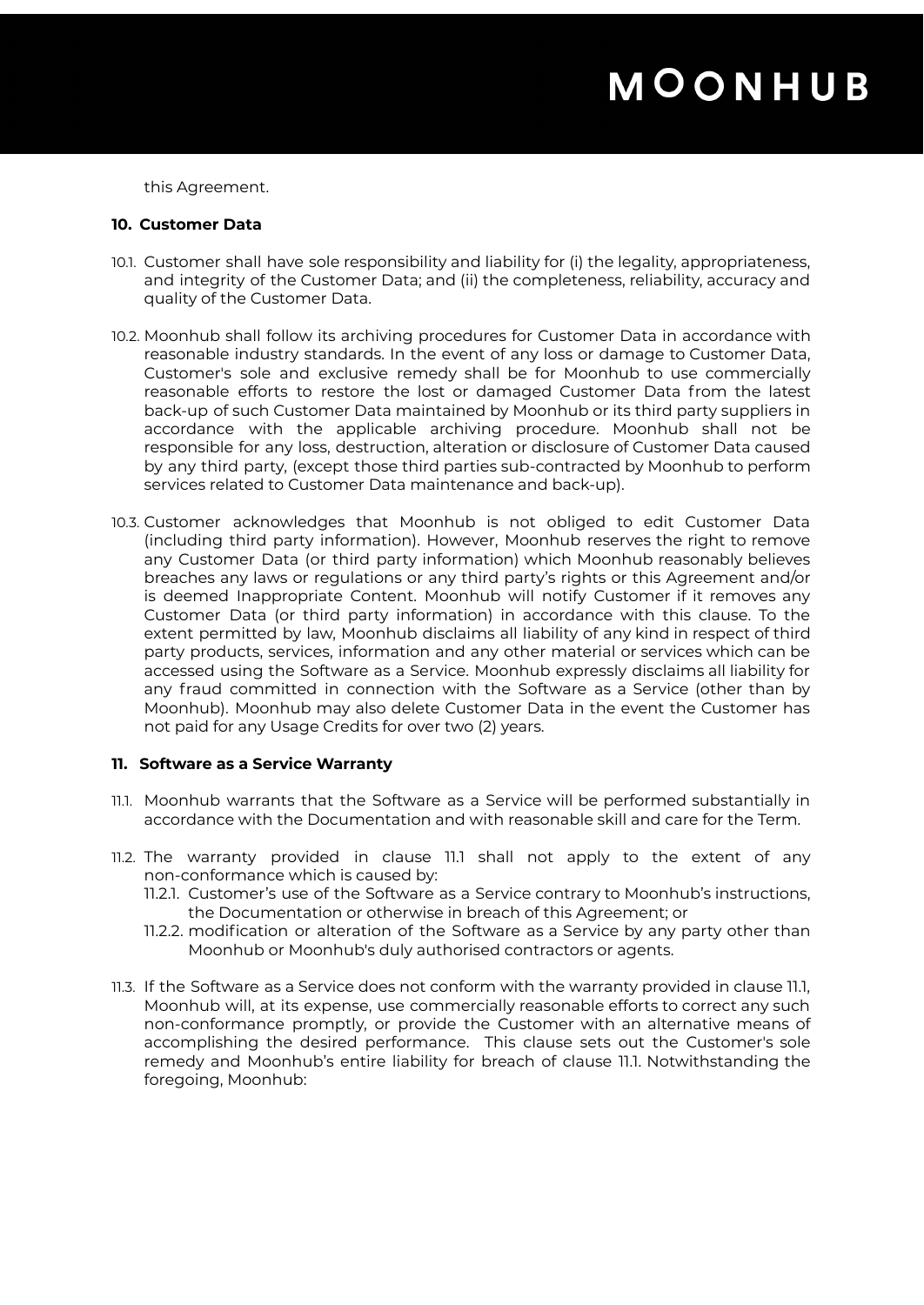- 11.3.1. does not warrant that Customer's use of the Software as a Service will be uninterrupted or error-free, or that the Software as a Service, Documentation and/or the information obtained by Customer through the Software as a Service will meet Customer's requirements;
- 11.3.2. is not responsible for any delays, delivery failures, or any other loss or damage resulting from Customer's access to and use of the Software as a Service and/or third party applications or the transfer of data over communications networks and facilities, including the Internet, and Customer acknowledges that the Software as a Service and Documentation may be subject to limitations, delays and other problems inherent in the use of such communications facilities;
- 11.3.3. is not responsible for any Virus which was not detected by Moonhub using reasonable current commercial methods of detection or transmitted through any third party services;
- 11.3.4. nor its suppliers or third-party service providers or software vendors, shall have any liability whatsoever for the accuracy, completeness, or timeliness of Customer Data, or for any decision made or action taken by Customer, any Authorised User, or any third party in reliance upon any Customer Data.
- 11.4. Except as expressly provided for in this clause 11, Moonhub (and its Associated Companies and suppliers) to the extent permitted by law, disclaims all other warranties, express, implied or statutory, including without limitation warranties, terms and conditions of merchantability, accuracy, correspondence with description, fitness for a particular purpose or use, and satisfactory quality, and non-infringement.
- 11.5. This Agreement shall not prevent Moonhub from entering into similar agreements with third parties, or from independently developing, using, selling or licensing documentation, products and/or services which are similar to those provided under this Agreement.
- 11.6. For the avoidance of doubt, the VR Hardware is supplied by a third party vendor directly to Customer and Moonhub provides no warranty with respect to the provision of such VR Hardware.

### **12. Term and Termination**

- 12.1. This Framework Agreement shall commence on the Effective Date and continue indefinitely or for the period set out in the Order Form until either party gives at least three (3) months written notice to the other party to terminate it ("**Term**").
- 12.2. Any expiration or termination of this Framework Agreement will be without prejudice to any accepted Order Forms which shall continue in full force unless terminated in whole or in part in accordance with this clause 12.
- 12.3. On expiration or termination of this Framework Agreement for any reason, Customer shall:
	- 12.3.1. promptly pay all unpaid amounts due under this Framework Agreement up until the date of expiration or termination; and
	- 12.3.2. return to Moonhub any materials of Moonhub including without limitation all Moonhub Confidential Information, except any Moonhub Materials which continue to be validly licensed under an accepted Order Form, where the relevant Order Form has not been terminated.
- 12.4. Moonhub may terminate an Order Form at any time upon written notice if: 12.4.1. Customer is in material breach of its obligations under this Agreement, and in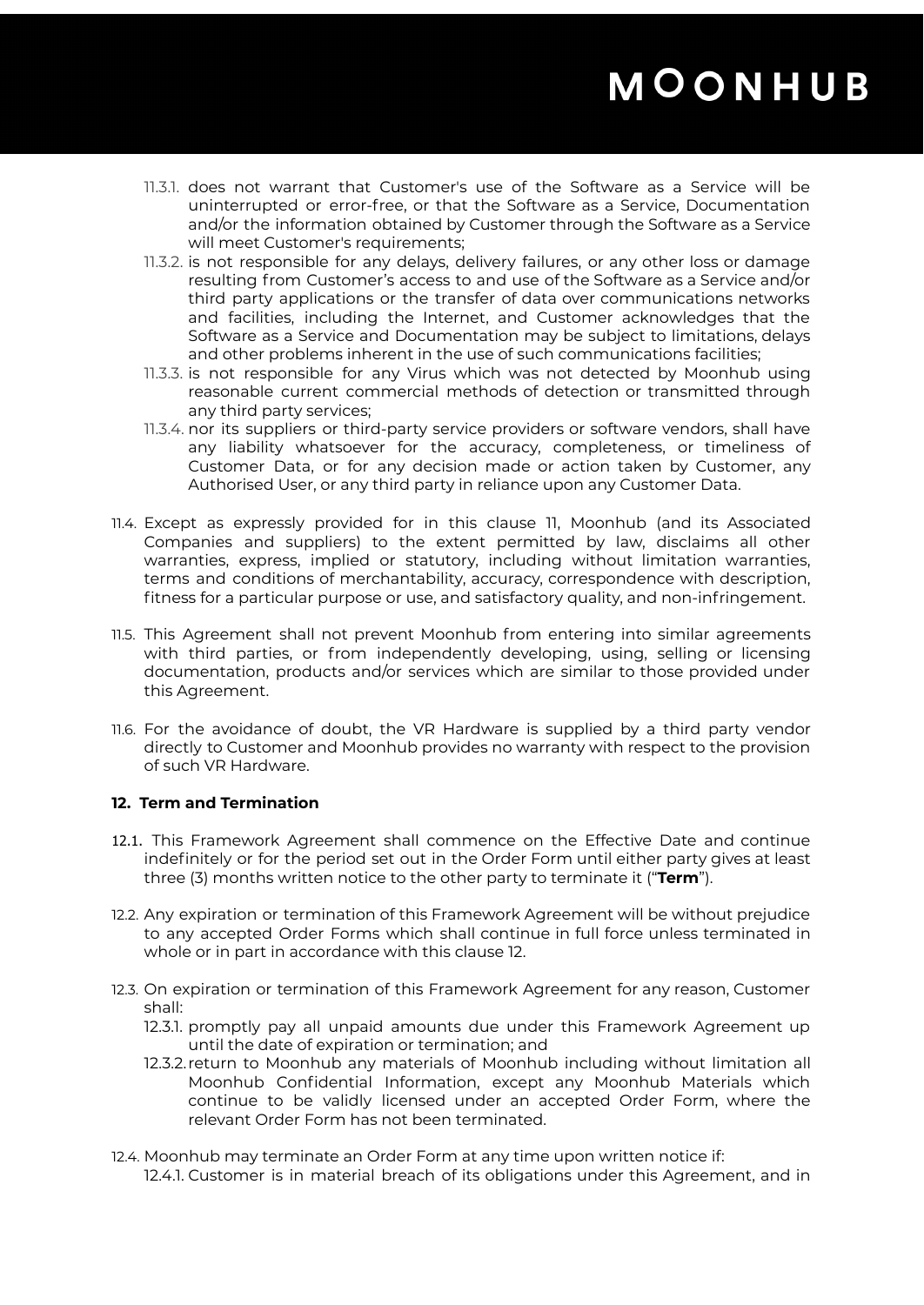the case of a breach which is capable of remedy, Customer fails to remedy such breach within thirty (30) days following notice of the breach; or

- 12.4.2.Customer has a receiver or administrative receiver appointed of it or any of its assets or shall pass a resolution for winding-up (otherwise than for the purpose of a bona fide scheme of solvent amalgamation or reconstruction) or a court of competent jurisdiction shall make an order to that effect or if Customer shall become subject to an administration order or shall enter into any voluntary arrangement with its creditors or shall cease or threaten to cease to carry on business; or is subject to any analogous event or proceeding in any applicable jurisdiction.
- 12.5. For the avoidance of doubt, a material breach under clause 12.5.1 includes, without limitation, Customer's failure to pay the Usage Credit Fees, Professional Services Fees or Customer's breach of clause 13 (Confidentiality), including allowing unauthorised persons to gain access to the Software.
- 12.6. On expiration or termination of an Order Form for any reason, all rights of use granted to the Customer under the Order Form shall cease and Customer shall particularly:
	- 12.6.1. within five (5) Business Days pay all Usage Credit Fees and Professional Services due to Moonhub up to the date of expiration or termination of the Order Form;
	- 12.6.2.immediately cease all use of the Software as a Service subscribed under the Order Form and all Deliverables;
	- 12.6.3.promptly return to Moonhub all Moonhub Materials and all Moonhub Confidential Information.
- 12.7. In addition to those provisions which by their nature are intended to survive any termination of this Agreement or any Order Form, clauses 1, 3.5, 6, 7, 9, 10, 12, 13, 14, and 16 of this Framework Agreement shall survive such termination or expiration of this Agreement.

### **13. Confidentiality**

13.1.Except as permitted by clause 13.2, each party undertakes that it shall not at any time during the Term and for a period of five years after termination or expiration of this Agreement disclose to any third party any confidential information disclosed to it by the other party concerning the business and/or affairs of the other party, including but not limited to information relating to a party's operations, technical or commercial know-how, specifications, inventions, processes or initiatives, plans, product information, pricing information, know-how, designs, trade secrets, software, documents, data and information which, when provided by one party to the other: a) are clearly identified as "Confidential" or "Proprietary" or are marked with a similar legend; b) are disclosed orally or visually, identified as Confidential Information at the time of disclosure ; or c) a reasonable person would understand to be confidential or proprietary at the time of disclosure ("**Confidential Information**"). Moonhub Confidential Information includes without limitation the Software, Documentation, Software as a Service, Moonhub Materials, Customer's commercial terms/pricing, and the results of any performance test of the Software as a Service. Each party agrees that it shall take all reasonable measures to protect the secrecy of, and avoid disclosure or use of, Confidential Information of the other party in order to prevent it from falling into the public domain or the possession of persons other than those persons authorised under this Agreement. Such measures shall include, but not be limited to, the highest degree of care that the receiving party utilises to protect its own Confidential Information of a similar nature, which shall be no less than reasonable care. Each party agrees to notify the other in writing of any actual or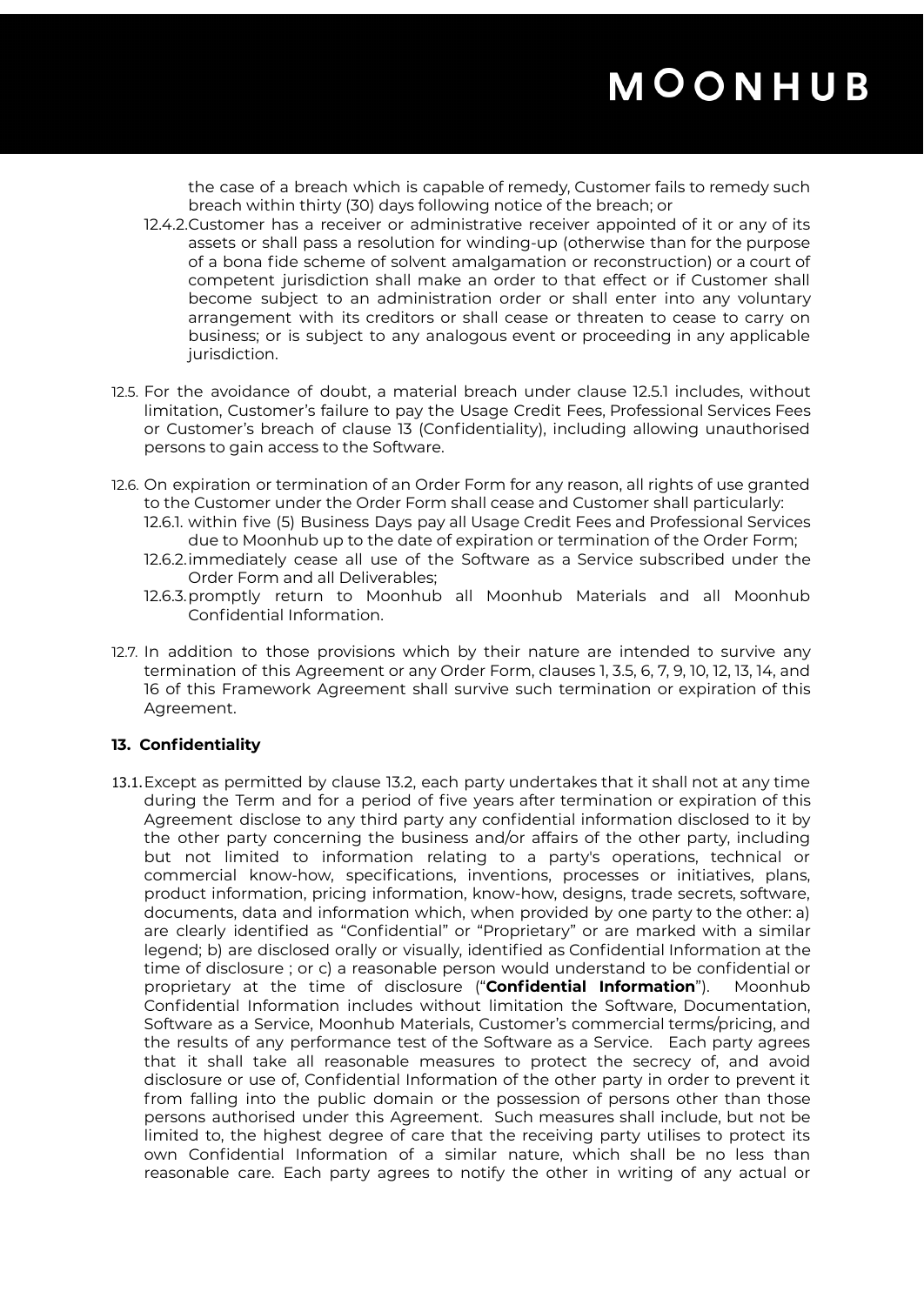suspected misuse, misappropriation or unauthorised disclosure of Confidential Information of the disclosing party which may come to the receiving party's attention.

- 13.2.Each party and its Associated Companies may disclose the other party's Confidential Information to its employees, officers, agents, consultants, sub-contractors and professional advisers ("**Representatives**") who need to know such information for the purposes of carrying out the Software as a Service, Professional Services or the obligations under this Agreement, provided that the disclosing party takes all reasonable steps to ensure that its Representatives comply with the confidentiality obligations contained in this clause 13; and as may be required by law, court order or any governmental or regulatory authority. The disclosing party shall be responsible for its Representatives' compliance with the confidentiality obligations set out in this clause.
- 13.3. Each party reserves all rights in its Confidential Information. No rights or obligations in respect of a party's Confidential Information other than those expressly stated in this Agreement are granted to the other party or are to be implied from this Agreement. In particular, no licence is hereby granted directly or indirectly under any patent, invention, discovery, copyright or other intellectual property right held, made, obtained or licensable by either party now or in the future.
- 13.4. Notwithstanding the foregoing, the receiving party shall have no liability to the disclosing party with regard to any Confidential Information which the receiving party can prove:
	- 13.4.1. was in or has entered the public domain at the time it was disclosed through no fault of the receiving party;
	- 13.4.2.was known to the receiving party, without restriction, at the time of disclosure;
	- 13.4.3.is disclosed with the prior written approval of the disclosing party;
	- 13.4.4. was independently developed by the receiving party without any use of the Confidential Information;
	- 13.4.5.becomes known to the receiving party, without restriction, from a source other than the disclosing party, without breach of this Agreement by the receiving party and otherwise not in violation of the disclosing party's rights; or
	- 13.4.6.is disclosed pursuant to an order of a court or other governmental or regulatory body; provided that the receiving party shall, to the extent permitted by law, provide the disclosing party with prompt notice of such court order to enable the disclosing party to seek a protective order or otherwise prevent or restrict such disclosure

#### **14. Limitation of Liability**

- 14.1. Subject to clause 7.4 and clauses 14.3 to 14.10, the aggregate liability of Moonhub for or in respect of any loss or damage suffered by Customer (whether due to breach of contract, tort (including negligence) or otherwise) under or in connection with this Agreement shall not exceed the total Usage Credit Fees and Professional Services Fees paid by Customer during the twelve (12) months immediately preceding the date on which the claim arose.
- 14.2. The exclusions in this clause 14 shall apply to the fullest extent permissible at law but Moonhub does not exclude liability for death or personal injury caused by the negligence of the Moonhub, its officers, employees, contractors or agents; fraud or fraudulent misrepresentation; or any other liability which cannot be excluded by law.
- 14.3. Subject to clause 14.2, Moonhub shall have no liability for any special, indirect or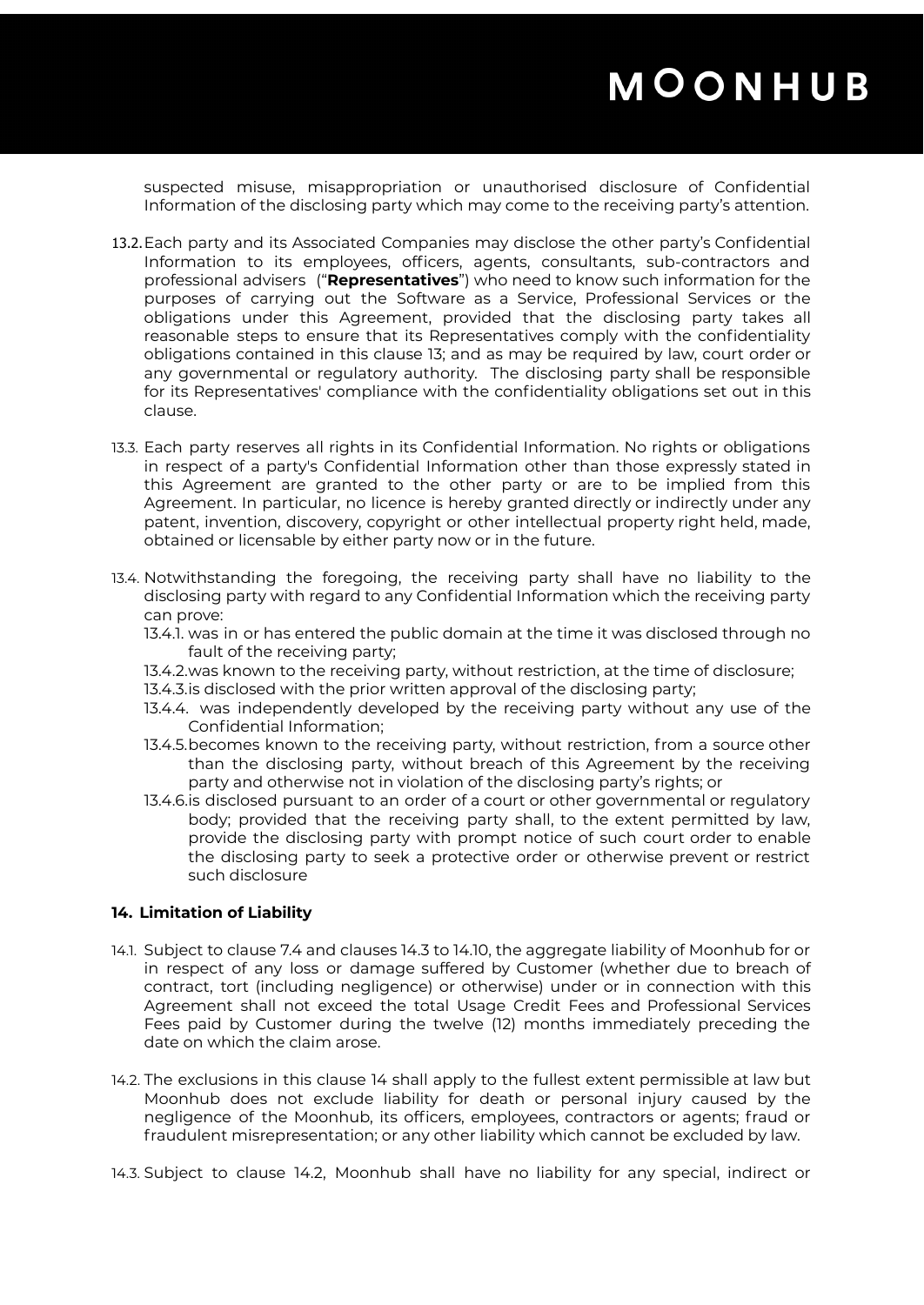consequential losses or damages of any kind which may be suffered by the Customer (or any person claiming under or through the Customer) in connection with this Agreement or for loss of profits, anticipated savings, business opportunity, goodwill, or data (including corruption of or damage to data) whether or not such losses or damages are foreseeable; and whether the same arise in contract, tort (including negligence) or otherwise. Moonhub accepts no liability for failure to maintain any level of availability of the Software as a Service other than where it is in breach of its obligations under this Agreement.

14.4. In addition to the other exclusions set out in this clause 14 Moonhub has no liability:

- 14.4.1.for any third party products including VR Hardware, or services accessed and/or used by Customer through the Software as a Service;
- 14.4.2. where any failure to provide the Software as a Service or Professional Services is caused by a network, hardware or software fault in equipment which is not under the control of Moonhub;
- 14.4.3. any act or omission of Customer;
- 14.4.4. use of the Software as a Service or Deliverables in breach of this Agreement; or
- 14.4.5. any unauthorised access to the Software as a Service including a malicious security breach.
- 14.5. In the event of any loss or damage to Customer Data, Customer's sole and exclusive remedy shall be as set out in clause 10.2.
- 14.6. Customer assumes sole responsibility for results obtained from the use of the Software as a Service, the Deliverables, and the Documentation by Customer, and for conclusions drawn from such use. Moonhub shall have no liability for any damage caused by errors or omissions in any information, data or instructions provided to Moonhub by Customer in connection with the Software as a Service or any actions taken by Moonhub at Customer's direction.
- 14.7. Moonhub does not and cannot control the flow of data to or from the network where the Software as a Service reside and other portions of the Internet including denial of service attacks (an attack which send a flood of incoming messages to the target system forcing the system to shut down, thereby denying service to legitimate users). Such flow depends in large part on the performance of Internet services provided or controlled by third parties. At times, actions or inactions of such third parties can impair or disrupt Customer's connections to the Internet (or portions thereof). Moonhub cannot guarantee that such events will not occur. Accordingly, Moonhub, its Associated Companies, suppliers and subcontractors, if any, disclaim any and all liability resulting from or related to such events and Customer shall have no claim in respect thereof.
- 14.8. Customer agrees that, in entering into this Agreement, either it did not rely on any representations (whether written or oral) of any kind or of any person other than those expressly set out in this Agreement or, if it did rely on any representations (whether written or oral) not expressly set out in this Agreement, that it shall have no remedy in respect of such representations and (in either case) Moonhub shall have no liability otherwise than in accordance with the express terms of this Agreement. Moonhub shall have no liability for any losses or damages caused by Customer's delay or failure to timely provide any required information or to fulfil its obligations under this Agreement.
- 14.9. Moonhub shall have no liability to the Customer under the Agreement if it is prevented from, or delayed in, performing its obligations under the Agreement or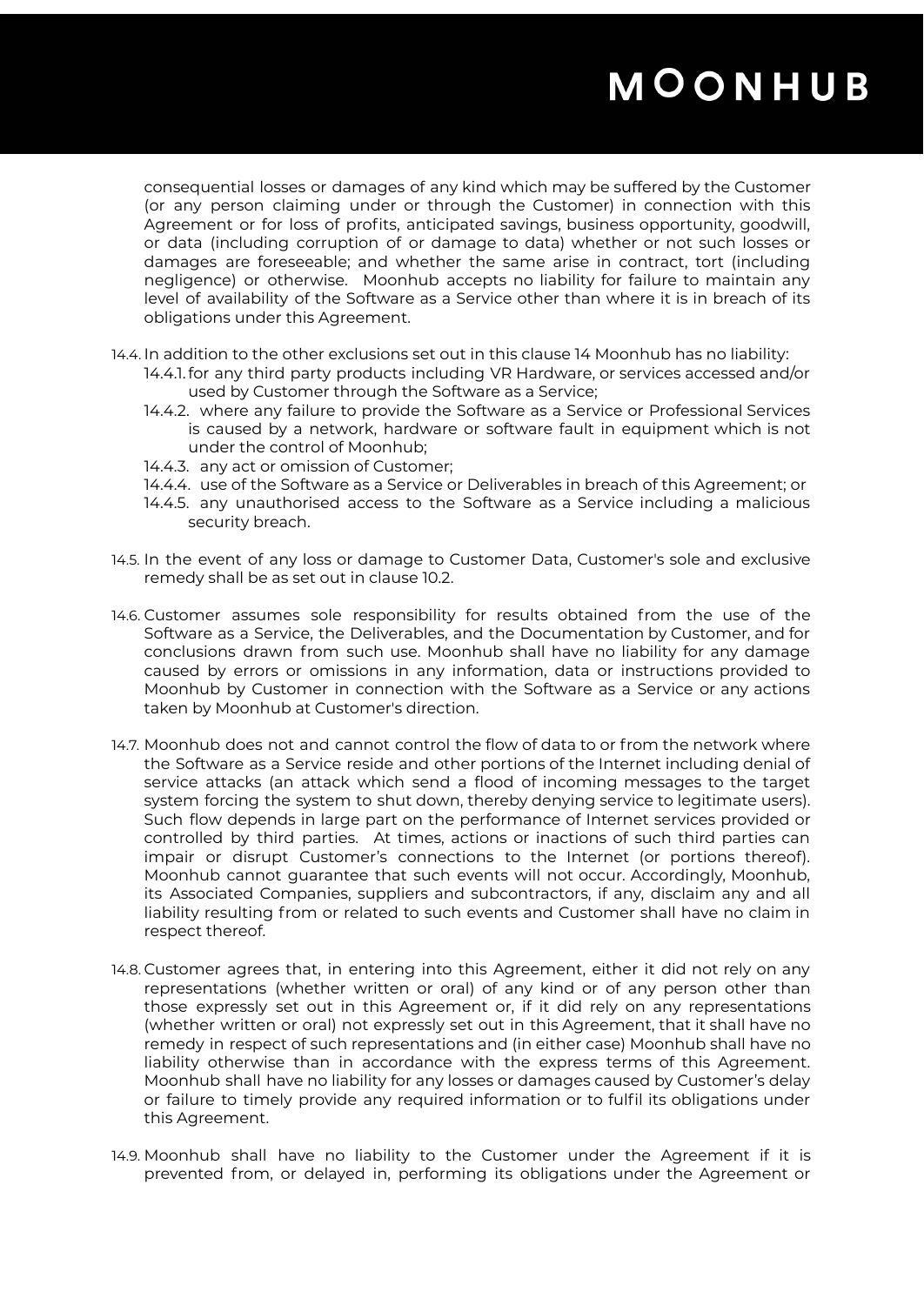from carrying on its business by acts, events, omissions or accidents beyond its reasonable control, including, without limitation, strikes, lock-outs or other industrial disputes (whether involving the workforce of the Moonhub or any other party), failure of a utility service or transport network, act of God, war, riot, civil commotion, malicious damage, compliance with any law or governmental order, rule, regulation or direction, accident, breakdown of plant or machinery, fire, flood, storm or default of suppliers or sub-contractors.

14.10. Moonhub may, without prejudice to any other rights it may have, set off any liability of the Customer to Moonhub against any liability of Moonhub to the Customer.

### **15. Data Protection**

- 15.1. Each party shall, in connection with the exercise of its rights and the performance of its obligations under this Agreement, comply with all Applicable Data Protection Laws and regulations. Moonhub acknowledges that the Customer is acting as a data controller in respect of any Customer Data which contains personal data. To the extent that Moonhub has access to and/or processes any such personal data in the provision of the Services, Moonhub shall:
	- 15.1.1. have in place appropriate technical and organisational measures to ensure an appropriate level of security for the processing of such personal data and to protect such personal data against unauthorised or unlawful processing or accidental loss, destruction or damage;
	- 15.1.2. preserve the integrity of such personal data contained within the Customer Data and to prevent the loss or corruption of the personal data of Customer;
	- 15.1.3. only process such personal data in accordance with the written instructions and directions of the Customer and not for its own purpose ensure that anyone in its organisation processing data is subject to the same duties of confidence as set out in clause 13;
	- 15.1.4. notify Customer if it becomes aware of any accidental, unauthorised or unlawful destruction, loss, alteration, or disclosure of, or access to Customer's data (a Security Incident) and provide sufficient detail of the Security Incident for Customer to take action to remedy the Security Incident;
	- 15.1.5. provide such reasonable assistance and information to the Customer as it may reasonably require to allow the Customer to comply with its obligations under the Applicable Data Protection Laws;
	- 15.1.6. upon termination of this Agreement at the direction of Customer either return to Customer or securely destroy such data and delete any copies;
	- 15.1.7. allow Customer and its auditors, at its own cost and upon reasonable prior written notice, to conduct audits or inspections during the Term and for 12 months thereafter, in connection with the processing of any such data to ensure any data processing is in accordance with Applicable Data Protection Laws; and
	- 15.1.8. not transmit any such data or otherwise process it outside the EEA without the prior written consent of Customer.
- 15.2. Customer understands and agrees that Moonhub may engage third parties
	- (sub-processors) to process their personal data provided that:
	- 15.2.1. each sub-processor is subject to appropriate data protection terms that require it to protect Customer's personal data to the standard required by Applicable Data Protection Laws; and
	- 15.2.2.Moonhub remain liable for any breach of the Agreement that is caused by an act, error or omission of any of its sub-processors.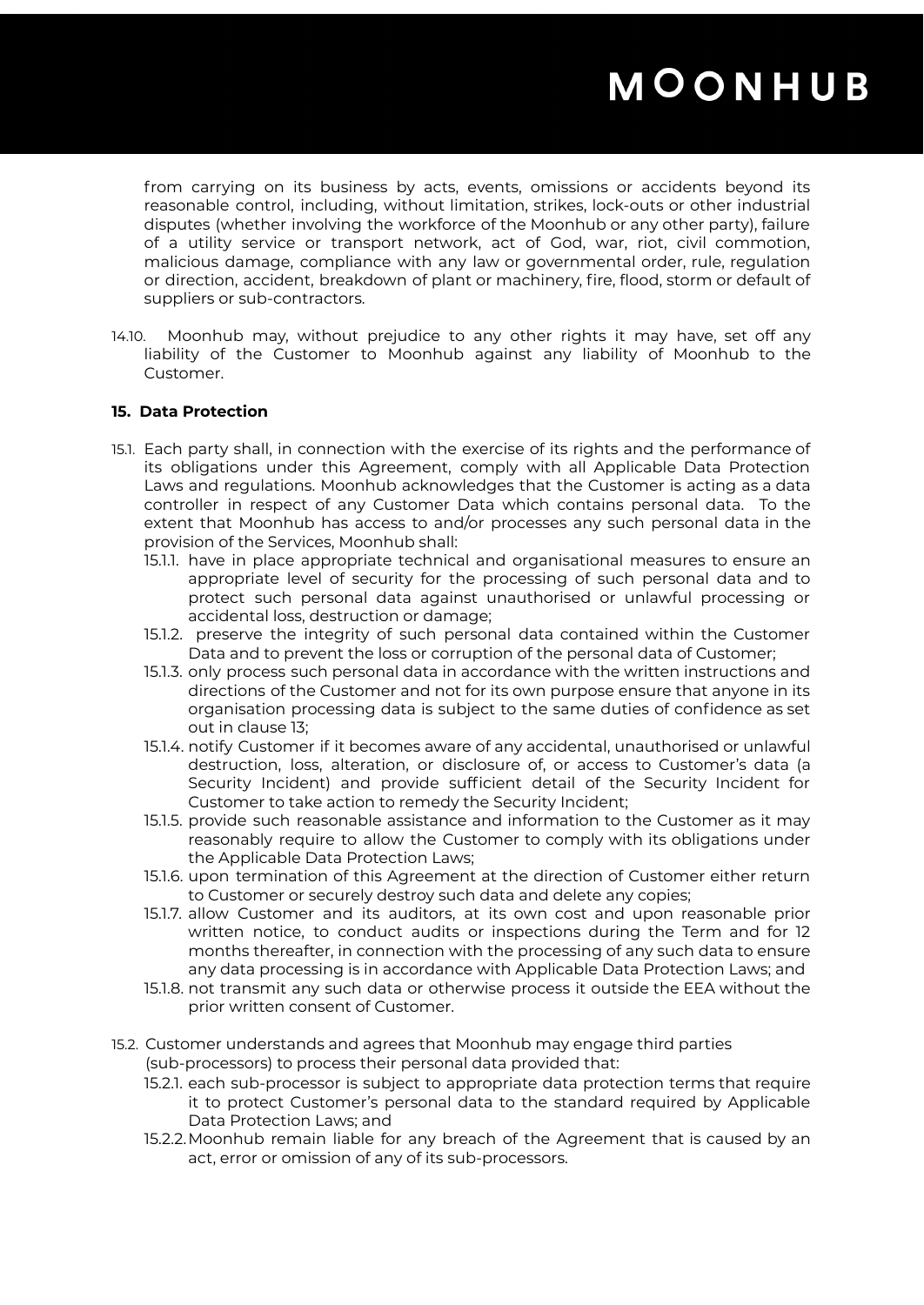- 15.3. Customer further understand and agrees that Moonhub may keep Customer's personal data on devices and technology systems after termination of the Agreement until Customer asks in writing for it to be deleted or removed. In which case Moonhub will do so to the extent reasonably practicable, or unless Moonhub are required to keep it by law or have a legitimate interest to keep it, for example, for liability and/or insurance purposes.
- 15.4. For the purposes of this clause 9 the terms "data controller", "personal data", "process" and "processing" shall have the meaning set out in the Applicable Data Protection Laws.

### **16. General**

- 16.1. Marketing. Customer agrees that Moonhub and its Associated Companies may publish Customer's name and logo in its customer lists, and promotional, marketing and investment materials, in any media. Any use of Customer's name and logo shall be in accordance with the applicable brand guidelines as notified by Customer from time to time. Customer will co-operate with Moonhub in producing any press releases or case studies regarding the supply of the Software as a Service to Customer and in providing references for Moonhub (including taking reference calls from potential customers).
- 16.2. Entire Agreement. This Agreement together with its Schedules sets out the entire agreement and understanding between the parties and supersedes any previous agreement between the parties relating to its subject matter. Unless otherwise expressly agreed in writing this Agreement applies in place of and prevails over any terms or conditions contained in or referred to in any correspondence or elsewhere or implied by trade custom or course of dealing. Any general terms of business or other terms and conditions of any order or other document issued by the Customer in connection with this Agreement shall not be binding on Moonhub. In entering into this Agreement each party acknowledges and agrees that it has not relied on any representations made by the other. Any such representations are excluded. Nothing in this clause shall limit liability for any representations made fraudulently.
- 16.3. Warranty of Authority. Each party represents and warrants to the other that it is duly organised, validly existing and in good standing under the laws of the jurisdiction of its organisation, and has the requisite power and authority to execute, deliver and perform its obligations under this Agreement. Each party represents and warrants to the other that this Agreement has been duly authorised, executed and delivered by such party and constitutes a valid and binding obligations of such party enforceable against such party according to its terms.
- 16.4. Governing Law and Jurisdiction. This Agreement (including its Schedules) and any disputes or claims arising out of or in connection with it, its subject matter or formation (including non-contractual disputes or claims) shall be governed by the laws of England and Wales and the parties submit to the non-exclusive jurisdiction of the English courts.
- 16.5. Third Party Rights. A person who is not a party to this Agreement has no rights to enforce, or to enjoy the benefit of, any term of this Agreement, but this does not affect any right or remedy of a third party which exists or is available apart from the Act or that is expressly provided for under this Agreement.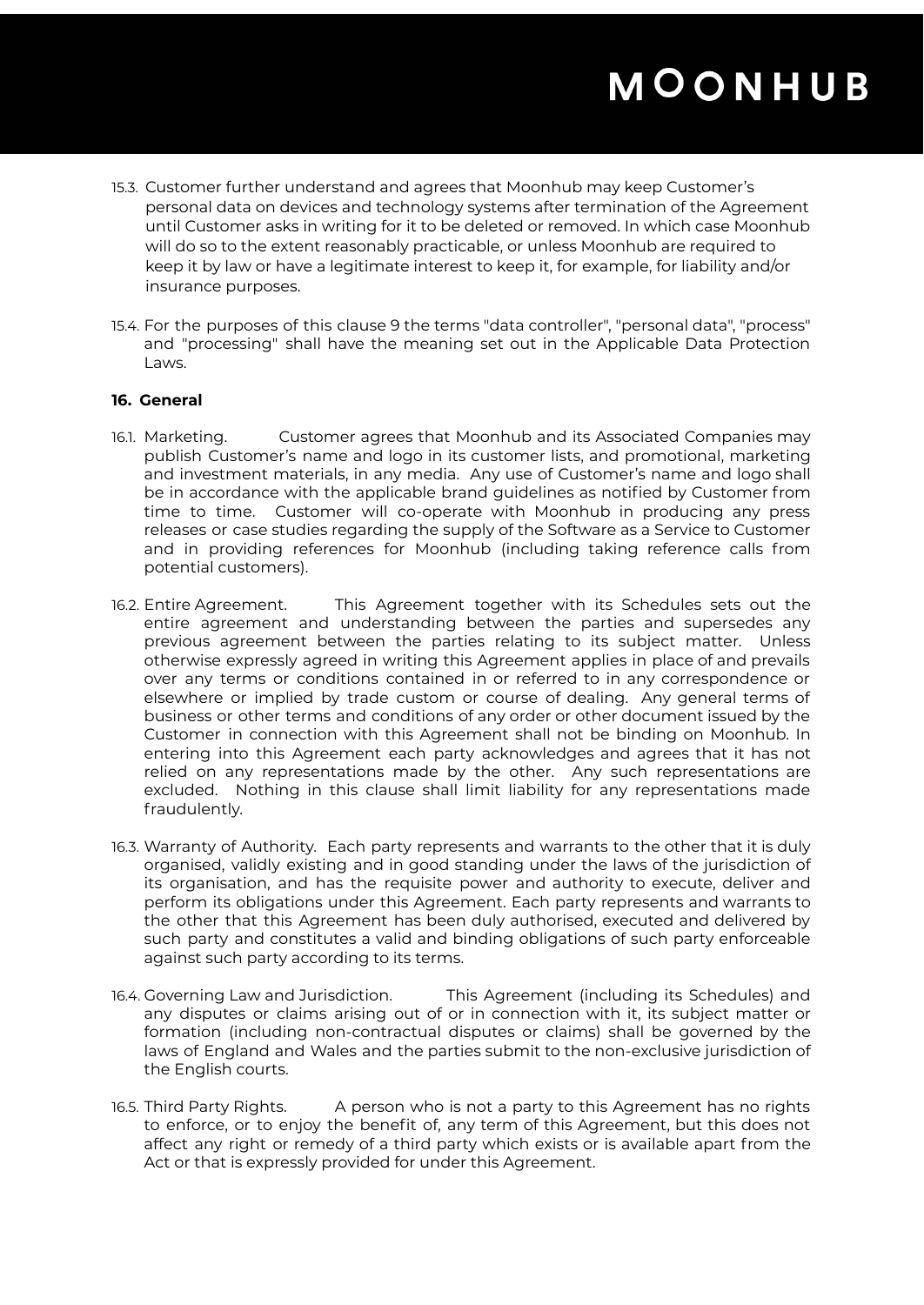- 16.6. Subcontracting and Assignment. Moonhub may at any time involve any of its Associated Companies, successors or assigns as subcontractors under the Agreement. Moonhub may, at any time by notice in writing to the Customer, assign or otherwise transfer its rights and obligations under this Agreement to any of its Associated Companies, successors or assigns. Moonhub shall have the right to sub-contract any of its obligations hereunder to a third party, provided that Moonhub shall continue to remain responsible for the performance of such obligations. Any attempted assignment, sub-contracting or other transfer in violation of this Agreement shall be null and void.
- 16.7. Notices. All notices to be given under this Agreement shall be given in English via email to the email address of the other Party set out below: To Moonhub: moonbase@themoonhub.com To Customer: **[insert email address]** Each notice shall be deemed to have been given and received on the next day after it was sent.
- 16.8. Variations. Save as otherwise expressly stated in this Agreement, this Agreement may only be modified or varied in writing executed by duly authorised representatives of both parties.
- 16.9. Independent Contractor. The parties to this Agreement are independent contractors. Customer bears all risk and cost of operating its own business, including risk of loss. Nothing in this Agreement is intended to, or shall be deemed to, constitute a partnership or joint venture of any kind or employment relationship between the parties, not constitute any party an employee or agent of another party for any purpose. No party shall have authority to act as employee or agent for, or to bind, the other party in any way.
- 16.10. Severability. Should parts of this Agreement be or become invalid, this shall not affect the validity of the remaining provisions of this Agreement, which shall remain unaffected. The invalid provision shall be replaced by the parties with such term which comes as close as possible, in a legally permitted manner, to the commercial terms intended by the invalid provision. The waiver of one breach or default or any delay in exercising any rights shall not constitute a waiver of any subsequent breach or default. This Agreement may be executed in counterparts, each of which shall be deemed an original and all of which together shall constitute one instrument. The headings are for convenience and shall not be used to construe this Agreement.

### **17. List of Schedules**

- 17.1. Schedule 1 Definitions
- 17.2. Schedule 2 Order Form(s)
- 17.3. Schedule 3 SLA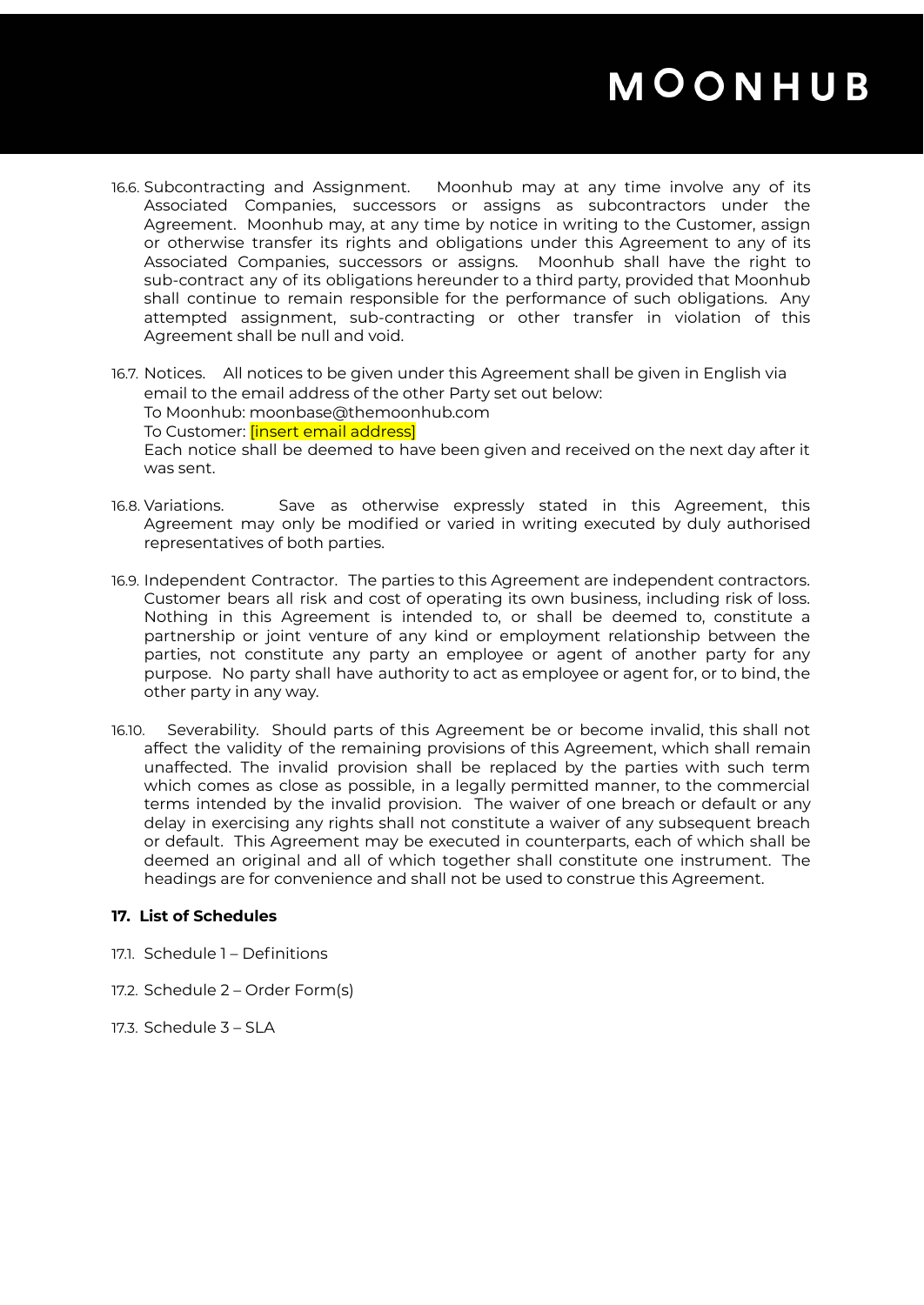### **SCHEDULE 1 Definitions**

- The following definitions apply to the Framework Agreement and its Schedules (including the Order Form(s) attached as Schedules)). Any capitalised terms not otherwise defined in the Framework Agreement or its Schedules shall have the meanings set forth below:
	- **1. Applicable Data Protection Laws**: the Data Protection Act 2018 and as amended; and the General Data Protection Regulation (EU) 2016/679.
	- **2. Associated Companies**: an entity that is directly or indirectly controlled by, or is under common control with, a party to this Agreement. For purposes of the foregoing, "control" means the ownership of (i) greater than fifty per cent (50%) of the voting power to elect directors of the entity, or (ii) greater than fifty per cent (50%) of the ownership interest in the entity;
	- **3. Assumptions**: the assumptions, if any, upon which the Professional Services are premised as set out in the Order Form;
	- **4. Authorised Users**: those employees, agents and independent contractors of Customer who are authorised by Customer to access and use the Software as a Service via Usage Credits;
	- **5. Business Hours**: 08:00hrs (GMT/BST) to 18:00hrs (GMT/BST) on Business Days;
	- **6. Business Days**: Mondays to Fridays except for statutory public holidays in England;
	- **7. Change**: a change to the scope or execution of the Professional Services (including any associated amendment to the Fees and/or the timetable for delivery of the Professional Services) as agreed pursuant to clause 4.13 of this Agreement;.
	- **8. Customer Data**: the (i) data and information provided by Customer to Moonhub and/or inputted, uploaded and/or shared by Customer, Authorised Users or Moonhub on Customer's behalf, for the purpose of using the Software as a Service or facilitating Customer's use of the Software as a Service, including Customer Materials; or (ii) data collected and processed by or for Customer through Customer's use of the Software as a Service including Deliverables, but excluding Moonhub Materials;
	- **9. Customer Manager**: the individual identified as such in the Order Form, being the person responsible for managing the Professional Services on behalf of the Customer;
	- **10. Customer Materials**: all documents, materials, information, data (including Customer Data), Customer pre-existing Intellectual Property Rights, Customer trade marks and logos, and proprietary software supplied by Customer to Moonhub, including Deliverables produced using such Customer Materials (but excluding the Software and Documentation and any Moonhub Materials);
	- **11. Deliverables**: all documents, reports, programs or other items set out in an Order Form for delivery to Customer as a result of the performance of the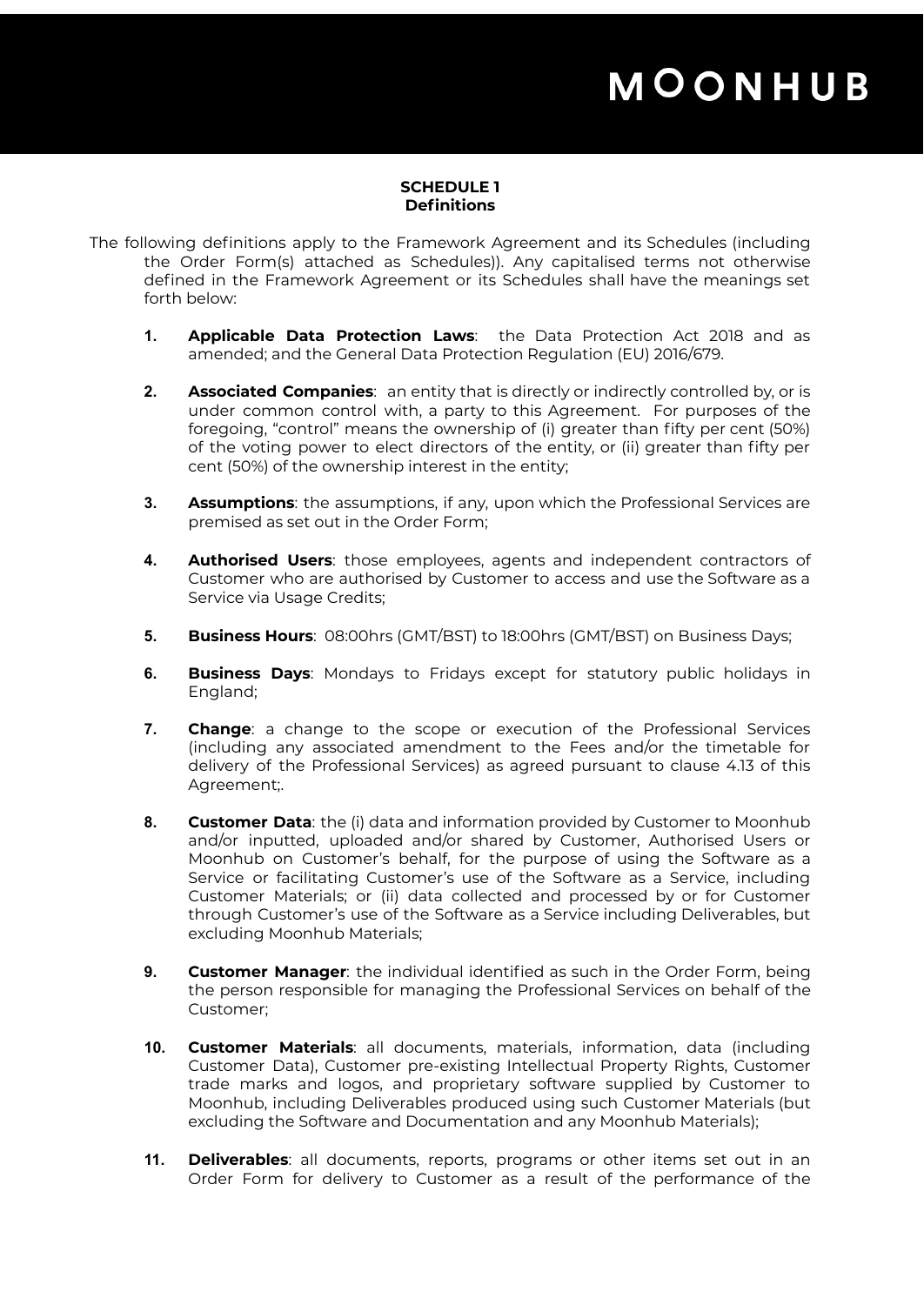Professional Services, including but not limited to VR videos to be accessed by Customer via Platform;

- **12. Dependencies**: Customer's obligations set out in the applicable Order Form on which the performance of the Professional Services is dependent;
- **13. Documentation**: the then current document(s) made available to Customer by Moonhub which set out a description of the Software as a Service and the user instructions for the Software as a Service, as updated from time to time by Moonhub;
- **14. Effective Date**: the date this Agreement takes effect, which is the date specified at the top of the first page of the Framework Agreement and if no date is specified then on the Order Date of the initial Order Form;
- **15. EULA**: the end user licence agreement for the Authorised Users use the Software as a Service via VR Hardware, ([https://docs.google.com/document/d/1la5s0SEuX4IamVnElQblF-2mdI449vHlmi](https://docs.google.com/document/d/1la5s0SEuX4IamVnElQblF-2mdI449vHlmiU0aq09GHg/edit?usp=sharing) [U0aq09GHg/edit?usp=sharing\)](https://docs.google.com/document/d/1la5s0SEuX4IamVnElQblF-2mdI449vHlmiU0aq09GHg/edit?usp=sharing)
- **16. Evaluation Usage Credit Fees:** the fee payable for Usage Credits by Customer for the use of the Software as a Service during the Evaluation, as set out in the relevant Order Form(s);
- **17. Evaluation:** means an internal evaluation of the Software as a Service by the Customer to determine whether it wishes to purchase a Subscription from Moonhub;
- **18. Evaluation Period:** the period during which the Customer is entitled to use the Software for the Evaluation as set out in the Order Form;
- **19. Fees**: any fees with respect to Usage Credits purchased under the Order Form including, without limitation, the Subscription Fee and Professional Services Fees;
- **20. Moonhub Manager**: the individual identified as such in the Order Form, being the person responsible for managing the Professional Services on behalf of Moonhub;
- **21. Moonhub Materials**: any, video, multimedia, documents, materials, information or data provided by Moonhub to Customer as part of the Software as a Service, excluding Customer Materials and Deliverables generated via the Professional Services;
- **22. Inappropriate Content**: content which is (i) unlawful, harmful, threatening, defamatory, obscene, infringing, harassing or racially or ethnically offensive; (ii) facilitates illegal activity; (iii) depicts sexually explicit images; (iv) promotes unlawful violence; (v) is discriminatory on the grounds of race, gender, colour, religious belief, sexual orientation, disability or any other illegal activity; or (vi) causes damage or injury to any person or property;
- **23. Initial Term**: the initial period for which the Subscription is granted by Moonhub to Customer under the Framework Agreement as set out in the relevant Order Form(s);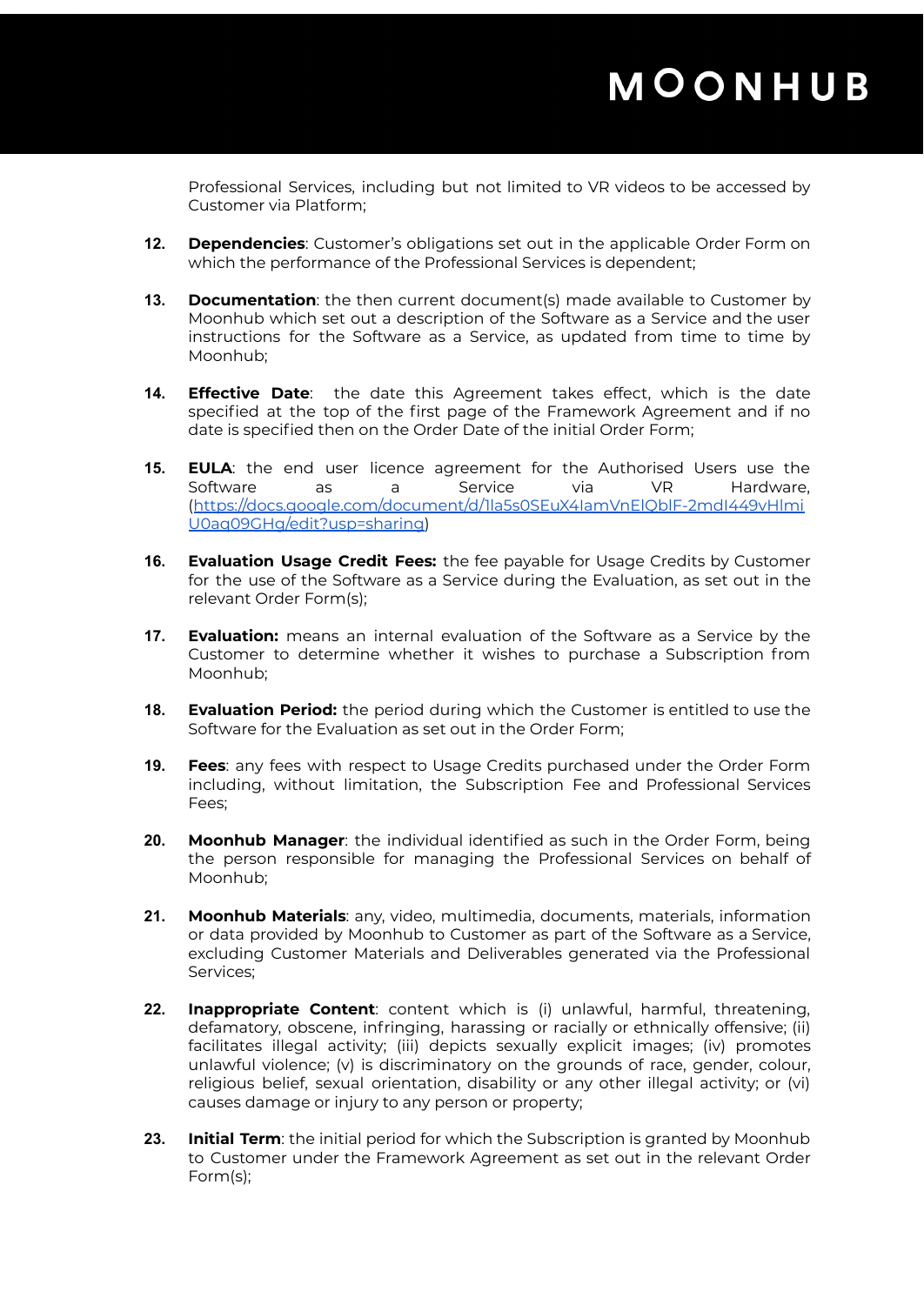- **24. Intellectual Property Rights**: intellectual property rights including without limitation rights in patents, trade marks, service marks, trade names, other trade-identifying symbols and inventions, copyrights, design rights, database rights, rights in know-how, trade secrets and any other intellectual property rights arising anywhere in the world, whether registered or unregistered, and including applications for the grant of any such rights;
- **25. Open Source Software**: open-source software as defined by the Open Source Initiative (http://opensource.org) or the Free Software Foundation (http://www.fsf.org).
- **26. Order Date**: has the meaning given in clause 2.2 of the Framework Agreement;
- **27. Order Form**: the relevant Moonhub fully executed Order Form as may be supplemented by additional Order Form(s) from time to time and which are attached and incorporated herein as Schedule 2 to the Framework Agreement;
- **28. Platform**: means the Moonhub platform upon which the Software as a Service and Customer Data and Deliverables are hosted;
- **29. Price List**: Moonhub's then current price lists for Software as a Service and Professional Services;
- **30. Professional Services:** the professional services Moonhub has agreed to supply Customer under an Order Form (as amended by any Changes);
- **31. Professional Services Fees**: Moonhub's fees for the Professional Services as set out in the Order Form (as amended by any Changes);
- **32. Representatives**: has the meaning give in clause 13.2 of the Framework Agreement;
- **33. Schedule:** means a schedule to this Framework Agreement including its appendices;
- **34. Scope**: the limitations of Customer's and the Authorised Users' use of the Software as a Service and the Software as set out in applicable Order Form, including without limitation the number of permitted Authorised Users and the Territory where Authorised Users are permitted to access the Software as a Service from;
- **35. Service Level**: means the service level for the Software as a Service as set out in the Support Policy;
- **36. Software**: any and all Moonhub Software products or modules (including third party embedded software) developed by or for Moonhub or any of its Associated Companies which is accessed by Customer as part of the Software as a Service and as set out in the Order Form(s);
- **37. Software as a Service**: the access to and use of the Software as a service through the Internet, including access to the Platform for such Software as a service, as further described in the Documentation;